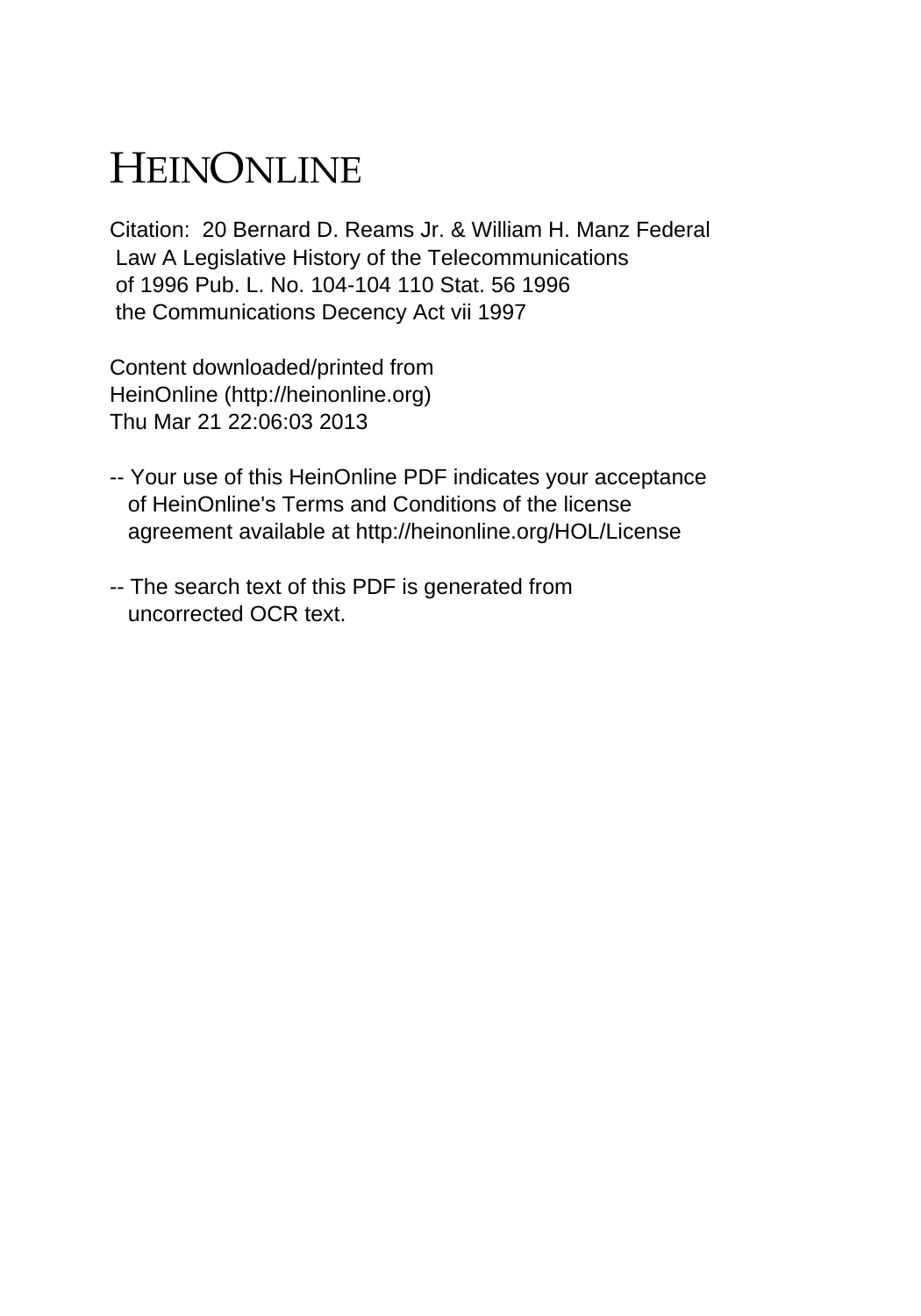## **TABLE OF DOCUMENTS**

## **VOLUME 20**

## **Section X: Past Hearings (Continued from Volume 19)**

- **Doc. No. 190 -** Examining the Effects of Megamergers in the Telecommunications Industry **-** Hearings before the Subcommittee on Antitrust, Monopolies, and Business Rights of the Committee on the Judiciary, United States Senate, 103d Congress, 1st Session, Serial No. J-103-33 (October 27, November 16, and December 16, 1993).
- **Doc. No. 191 -** Antitrust and Communications Reform Act of 1993 (Parts 1, 2, and 3) -Hearings on H.R.3626 before the Subcommittee on Economic and Commercial Law of the Committee on the Judiciary, House of Representatives, 103d Congress, 2d Session, Serial No. 40, (January 26, February 2 and 10, 1994).

For *Master Table of Documents* of this set, please refer to *Volume 1.*

vii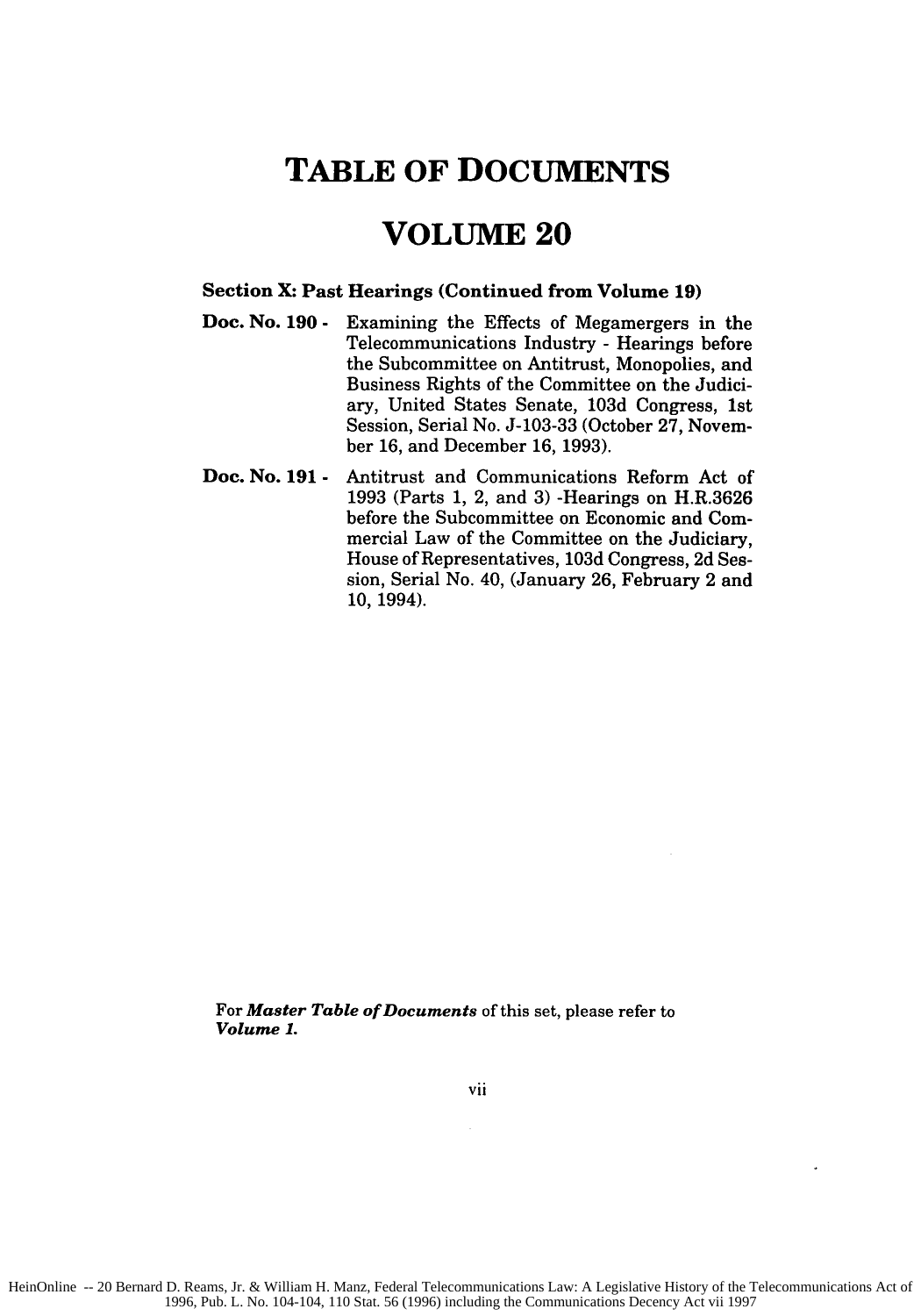HeinOnline -- 20 Bernard D. Reams, Jr. & William H. Manz, Federal Telecommunications Law: A Legislative History of the Telecommunications Act of 1996, Pub. L. No. 104-104, 110 Stat. 56 (1996) including the Communications Decency Act viii 1997

 $\sim 10$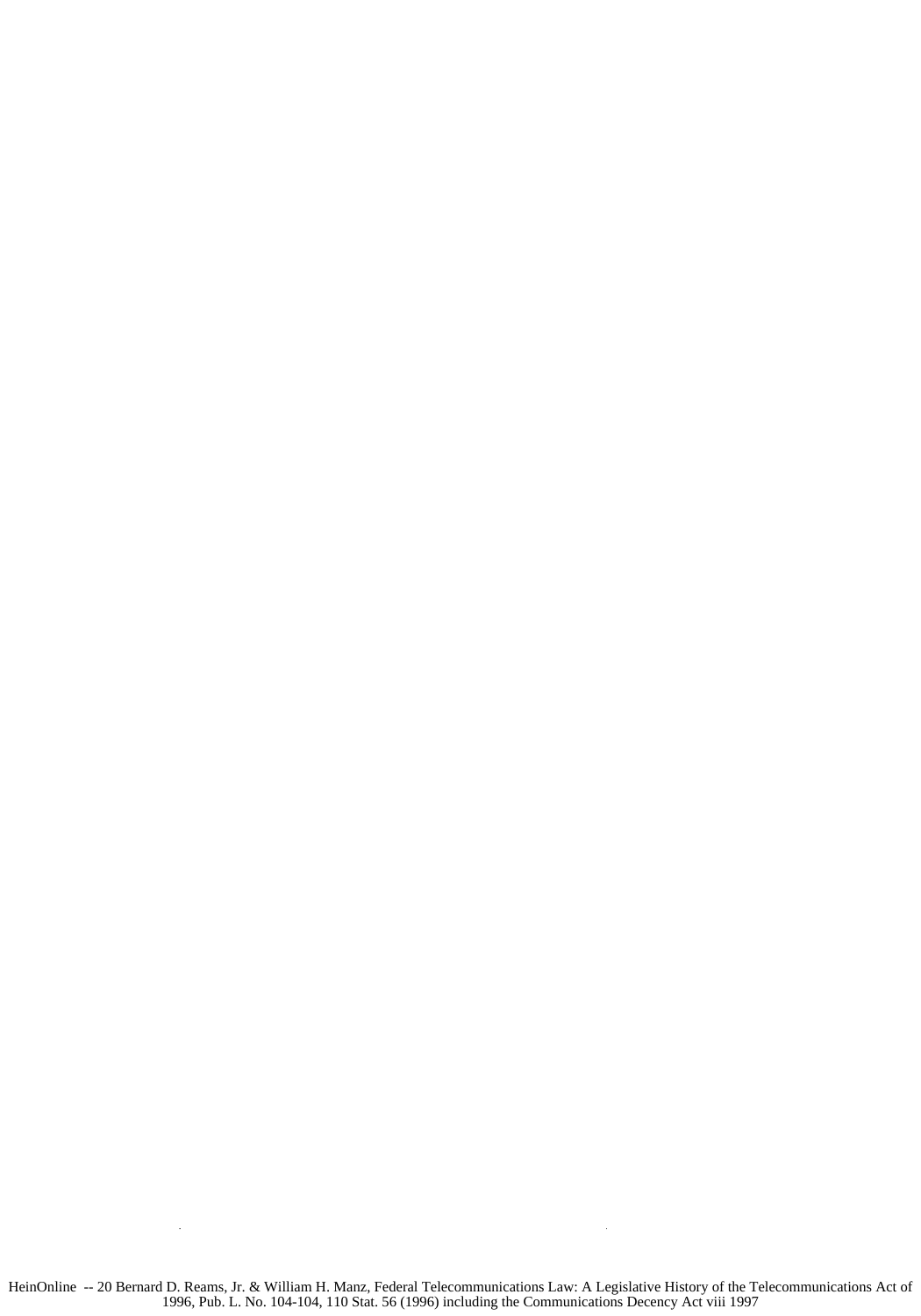Document No. **190**

 $\bar{\mathcal{A}}$ 

 $\overline{a}$ 

 $\sim 10$